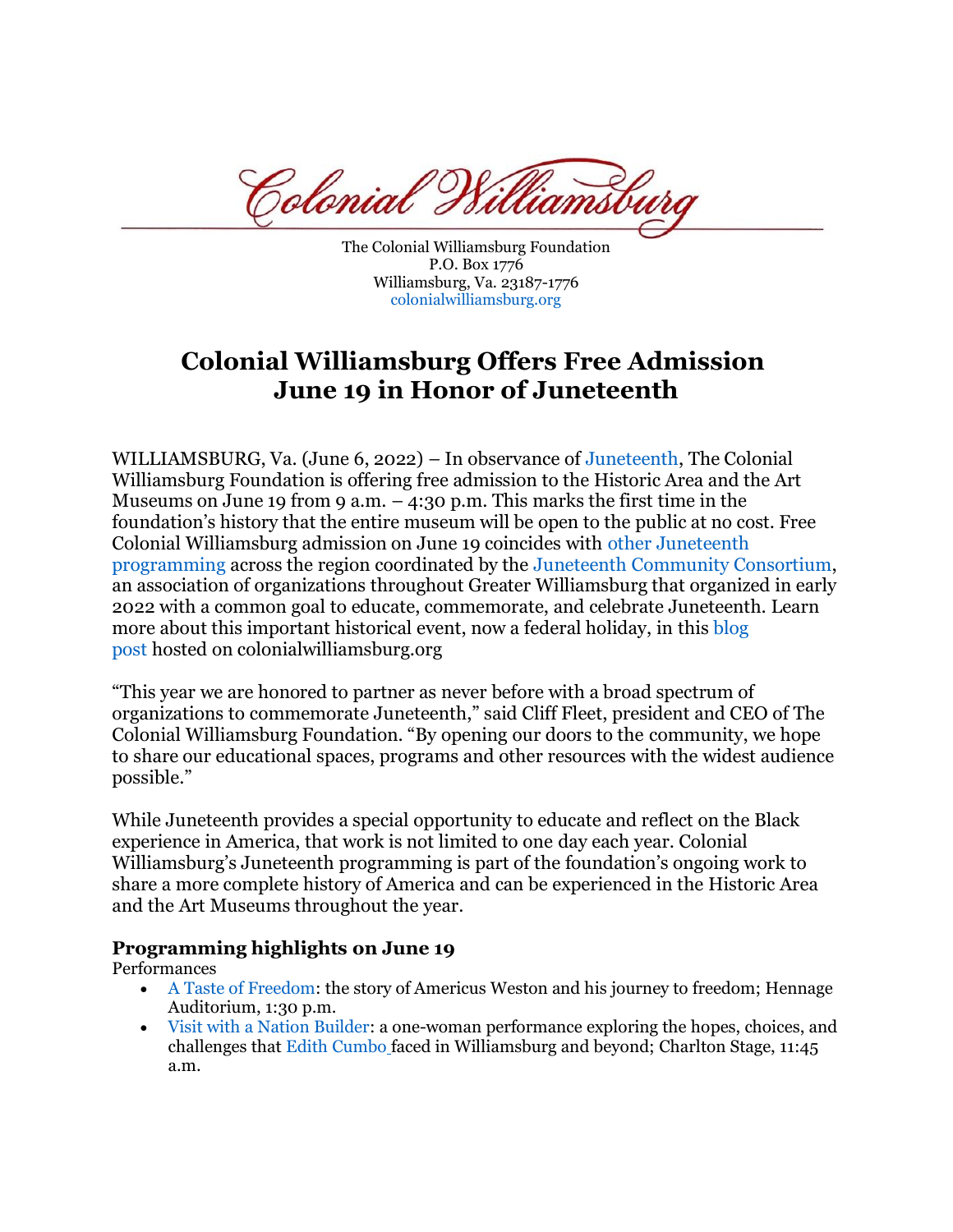- [Visit with a Nation Builder:](https://www.colonialwilliamsburg.org/events/visit-a-nation-builder/) a one-man performance exploring the hopes, choices, and challenges that [Gowan Pamphlet](https://www.colonialwilliamsburg.org/explore/nation-builders/gowan-pamphlet/) faced in Williamsburg and beyond; Charlton Stage, 2:45 p.m.
- [My Story My Voice](https://www.colonialwilliamsburg.org/events/my-story-my-voice/)  Sam's War: a compelling story from the life of an 18th-century person, followed by a conversation with the actor interpreter as they share how they discover and bring to life a voice from the past; Charlton Stage, 4 p.m.

Family programming

• [Loquacious Lucy, Queen for a Day:](https://www.colonialwilliamsburg.org/events/loquacious-lucy-queen-for-a-day/) a play designed to help families discuss slavery with their children; Play House stage, 10:30 a.m., 11:30 a.m., 12:30 p.m.

### **Tours**

• [Freedom's Paradox Tour](https://www.colonialwilliamsburg.org/events/freedoms-paradox/): a 60-minute walking tour exploring the paradox of the institution of slavery and the movement for independence. Peyton Randolph House, 12 p.m., 1:45 p.m., 2:45 p.m., 3:45 p.m.

Archaeological sites: 9:30 a.m. - 12 p.m. and 1 p.m. - 4 p.m.

- [Bray School Archaeological Project:](https://www.colonialwilliamsburg.org/events/bray-school-archaeology-project/) The Williamsburg Bray School was an 18th-century institution dedicated to the education of enslaved and free Black children in Williamsburg. Archaeologists discuss work underway to relocate the original Bray School building to Colonial Williamsburg's Historic Area.
- [First Baptist Church Archaeological Site:](https://www.colonialwilliamsburg.org/events/first-baptist-church-archaeology-project/) The First Baptist Church of Williamsburg is one of the country's earliest African American congregations and was founded by free and enslaved Black worshippers. Visit the site of the congregation's original structure which Colonial Williamsburg's archaeologists uncovered in 2021 in partnership with the First Baptist Church of Williamsburg and the Let Freedom Ring Foundation.
- [Custis Square Archaeological Project:](https://www.colonialwilliamsburg.org/events/celebrate-juneteenth-at-custis-square/) This interdisciplinary archaeological project examines the long-hidden landscapes at Custis Square, the ornamental grounds designed by John Custis IV (1678-1746), and the places where enslaved men and women lived and worked on the property.

## **Programming locations**

- **Play House Stage**: in Historic Area, off Palace Green [\(map\)](https://www.google.com/maps/place/212+Palace+Green+St,+Williamsburg,+VA+23185/@37.2722801,-76.7040038,17z/data=!3m1!4b1!4m5!3m4!1s0x89b08908d63690ed:0x384fc4dee75abf83!8m2!3d37.2722801!4d-76.7018151).
- **Charlton Stage**: in Historic Area, behind Charlton Coffeehouse on east end of Duke of Gloucester Street [\(map\)](https://www.google.com/maps/place/R.+Charlton).
- **Hennage Auditorium**: inside Art Museums located at 301 S Nassau St. [\(map\)](https://www.google.com/maps/place/The+Art+Museums+of+Colonial+Williamsburg/@37.270452,-76.7041559,17.52z/data=!4m12!1m6!3m5!1s0x89b08973567c8dd5:0x3ab2bbca8dd805e0!2sFirst+Baptist+Church!8m2!3d37.274174!4d-76.711062!3m4!1s0x89b08909f8f41529:0xd3601e5cbf3fb28d!8m2!3d37.2680161!4d-76.7046808).
- **Peyton Randolph House**: in Historic Area, at the corner of W. Nicholson and N. England streets [\(map\)](https://www.google.com/maps/place/Peyton+Randolph+House/@37.2724027,-76.7021197,17z/data=!4m12!1m6!3m5!1s0x89b089064c0a7c5f:0x631d53755a33edd6!2sPeyton+Randolph+House!8m2!3d37.2723996!4d-76.7000029!3m4!1s0x89b089064c0a7c5f:0x631d53755a33edd6!8m2!3d37.2723996!4d-76.7000029).
- **Bray School original site**: 107 North Boundary Street, outside the Historic Area at the corner of Prince George and Boundary streets [\(map\)](https://www.google.com/maps/place/Brown+Hall,+107+N+Boundary+St,+Williamsburg,+VA+23185/@37.2720038,-76.7092606,17z/data=!3m1!4b1!4m5!3m4!1s0x89b0890ba36d8cdf:0x3ff15fbf2810e1d0!8m2!3d37.2720038!4d-76.7070719).
- **The Historic First Baptist Church – Nassau Street archaeology site:** across from the Art Museums lawn on the northwest corner of Nassau and Francis streets.
- **Custis Square archaeology site**: to the side of the Art Museums lawn; on the southeast corner of Nassau and Francis streets.

## **Parking**

For detailed information about parking as well as interactive and downloadable maps, visit [https://www.colonialwilliamsburg.org/visit/parking.](https://www.colonialwilliamsburg.org/visit/parking) Free parking lots are located at the Colonial Williamsburg Visitor Center and the Art Museums of Colonial Williamsburg. Paid parking lots, located around the perimeter of the Historic Area, require the free [Passport app](https://www.passportparking.com/) but also offer free two-hour parking in most cases. Parking